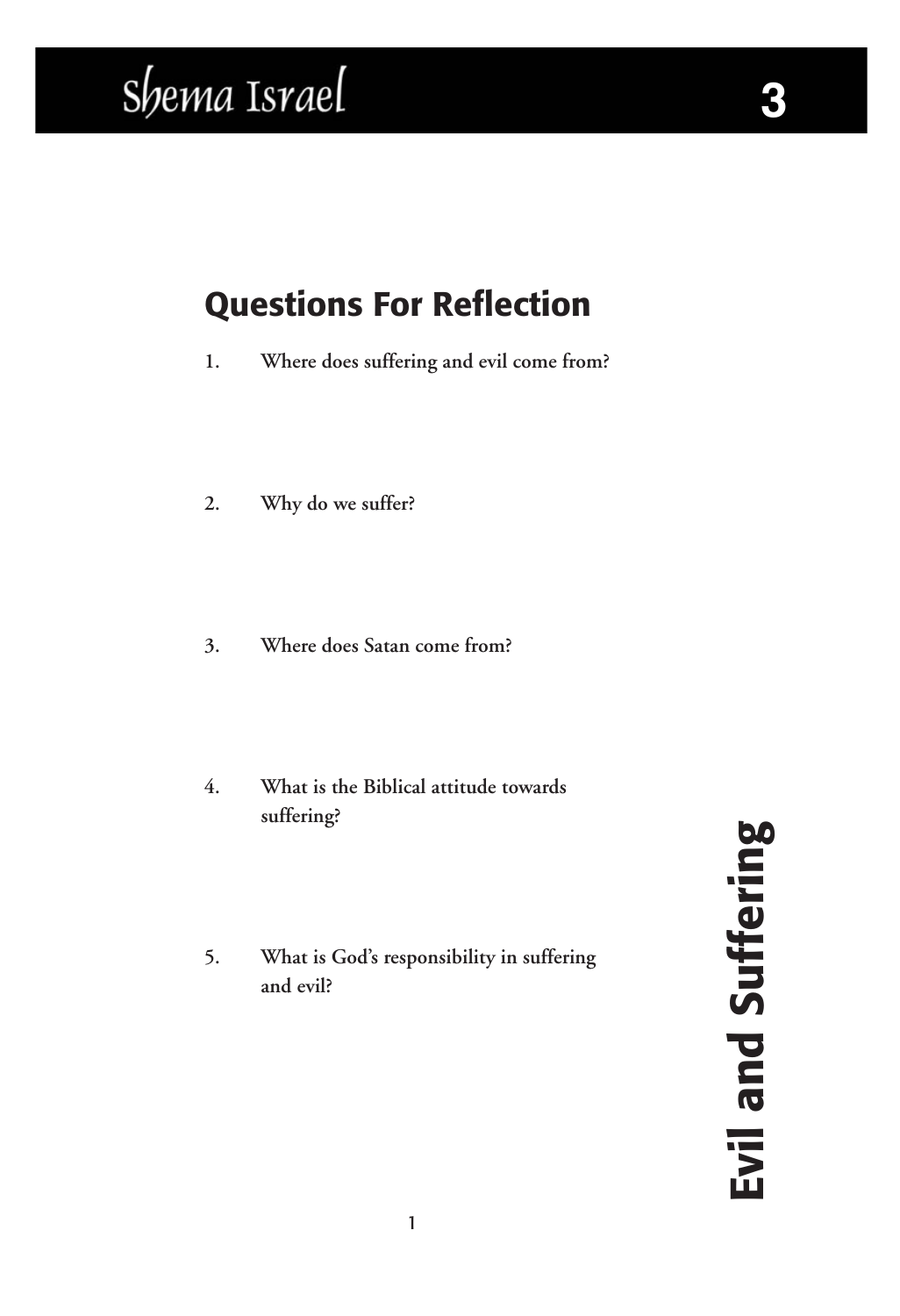### Shema Israel

- **6. Why is God not responsible for evil and suffering in this world?**
- **7. Why does the Bible sometimes present God as the agent of evil and suffering?**
- **8. Who is designated in the Bible as the actual agent of evil in the world?**
- **9. Where is God when we suffer?**
- **10. How does God respond to our present suffering?**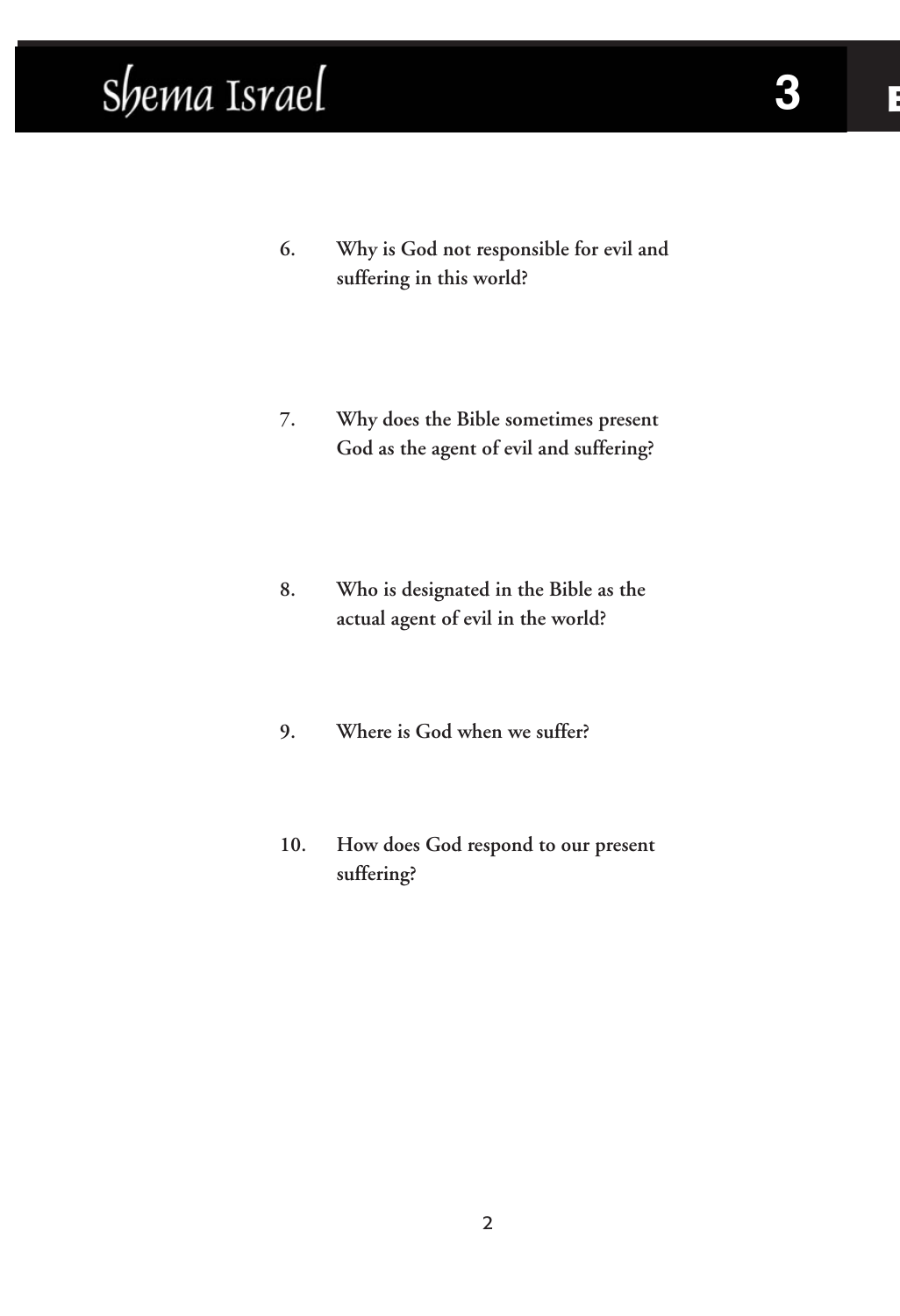- **11. What does God do when confronted with our present suffering?**
- **12. Why does God suffer?**
- **13. What is the Biblical mechanism which could bring the end of suffering and evil?**
- **14. How was God's forgiveness achieved in the Bible?**
- **15. What is the only radical solution to suffering and evil in this world?**



**When you realize that God is not responsible for your suffering and yet He suffers along side you, how does this change your picture of God?**